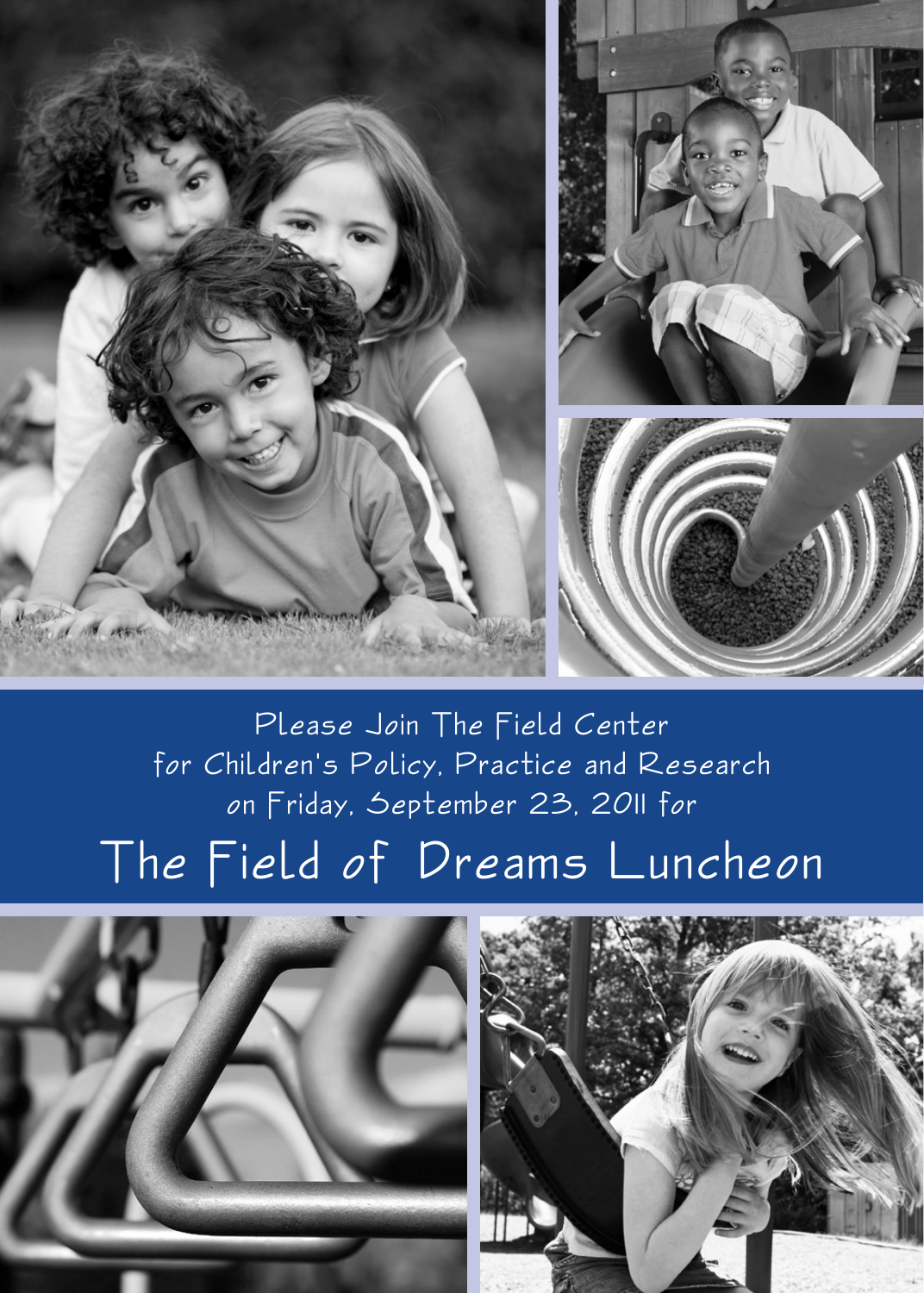The *Field of Dreams Luncheon* is dedicated to the legacy of the late **Alan M. Lerner, Esq.**, Field Center Faculty Director and Professor at the University of Pennsylvania Law School. A beloved teacher, respected legal scholar, and staunch child advocate, Professor Lerner left an indelible mark on those whose lives he touched.

This year's recipient of the **Alan Lerner Child Advocacy Award** is his former colleague, **Dr. Cindy Christian**. Dr. Christian holds the Endowed Chair in Child Abuse Prevention at the Children's Hospital of Philadelphia, was appointed by Mayor Nutter as the first Medical Director for the Philadelphia Department of Human Services, is Chair of the American Academy of Pediatrics Child Abuse and Neglect Committee, and is Professor of Pediatrics at the University of Pennsylvania Perelman School of Medicine. Dr. Christian co-taught with Professor Lerner in the Child Advocacy Clinic that brought together law, medical and social work students to learn and practice child advocacy.

*The Field Center is an interdisciplinary collaboration of the University of Pennsylvania's Schools of Social Policy & Practice, Law and Medicine, and the Children's Hospital of Philadelphia.*

## **Host Committee**

Larry Ceisler Frank Cervone Peter & Cindy Christian Adelaide Ferguson DA Risa Vetri Ferman Bob & Betsy Fiebach Joseph & Marie Field Richard & Judy Gelles Rep. Mike Gerber Stephen & Janis Goodman

Phil & Renee Johnson Maida Milone Jeffrey & Kathy Hirsh-Pasek Claire Rosenstein Bob & Joan Sadoff Alan & Pam Schreiber Rep. Josh Shapiro Sonia Triester Gary & Debra Schilling Wolfe



### **Field Center 2011 Field of Dreams Luncheon**

*Protecting Children 2 Preserving Dreams*

Please join us to make a difference in the lives of victims of child abuse and neglect and to bestow two very special awards:

**The Alan Lerner Child Advocacy Award The Alan Lerner Fellowship in Child Welfare Policy**

**September 23, 2011 12:30 – 2:30 p.m.** *Special VIP Reception 12:00* **–** *12:30 p.m.*

> College of Physicians 19 South 22nd Street Philadelphia, PA

Featured Speaker **The Honorable Benjamin Lerner Philadelphia Court of Common Pleas**